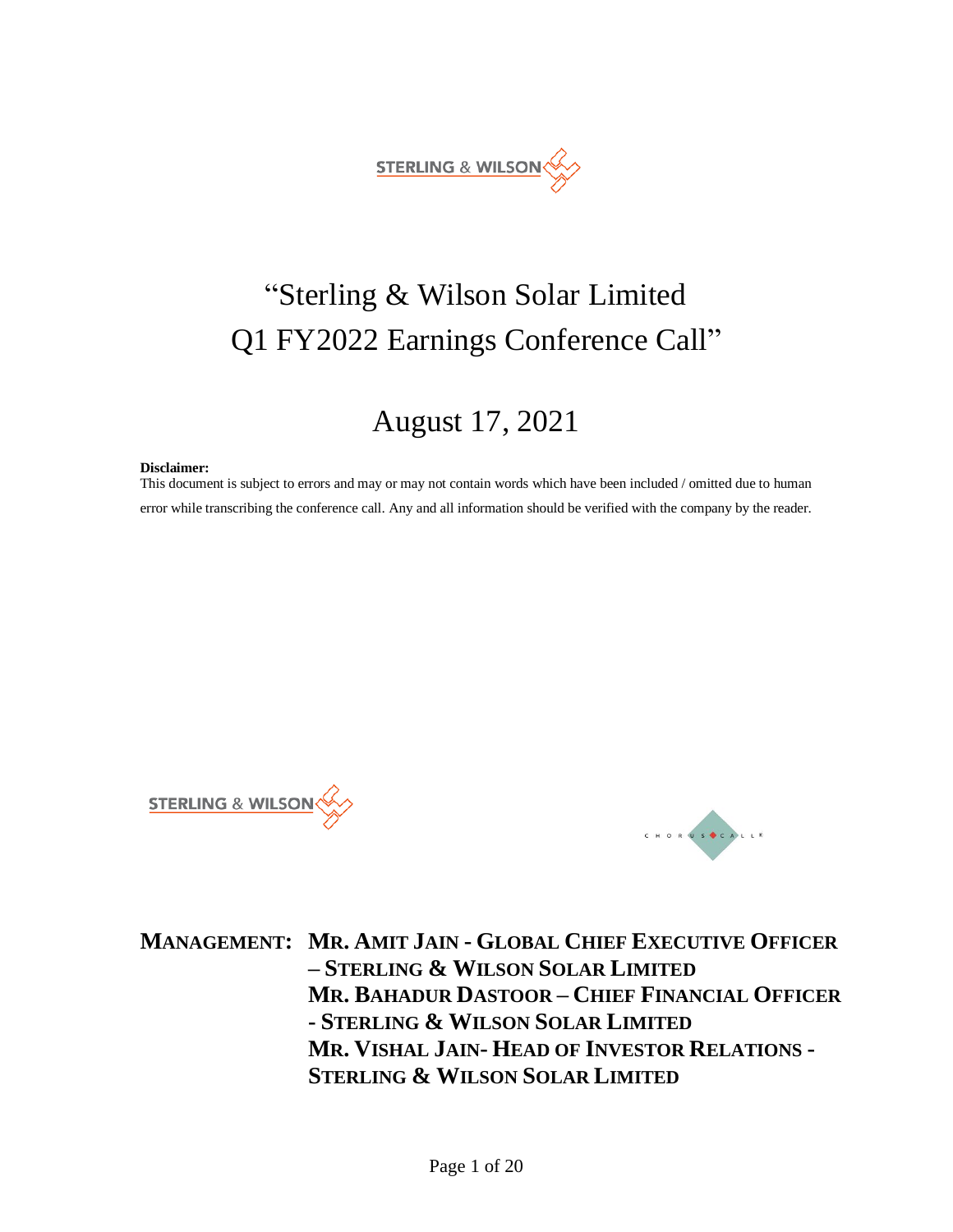

| Moderator:          | Ladies and gentlemen, good day and welcome to Sterling & Wilson Solar Limited Q1<br>FY2022 Earnings Conference Call. This conference call may contain forward-looking<br>statements about the company, which are based on the beliefs, opinions, and expectations of<br>the company as on date of this call. These statements are not the guarantees of future<br>performance and involve risks and uncertainties that are difficult to predict. As a reminder,<br>all participant lines will be in the listen-only mode and there will be an opportunity for you<br>to ask questions after the presentation concludes. Should you need assistance during the<br>conference call, please signal an operator by pressing "*" then "0" on your touchtone<br>phone. Please note that this conference is being recorded. I now hand the conference over to<br>Mr. Vishal Jain, Head of Investor Relations from Sterling & Wilson Solar Limited. Thank<br>you and over to you Mr. Jain!                                                                                                                                                                                                                                                                                                                               |
|---------------------|------------------------------------------------------------------------------------------------------------------------------------------------------------------------------------------------------------------------------------------------------------------------------------------------------------------------------------------------------------------------------------------------------------------------------------------------------------------------------------------------------------------------------------------------------------------------------------------------------------------------------------------------------------------------------------------------------------------------------------------------------------------------------------------------------------------------------------------------------------------------------------------------------------------------------------------------------------------------------------------------------------------------------------------------------------------------------------------------------------------------------------------------------------------------------------------------------------------------------------------------------------------------------------------------------------------|
| <b>Vishal Jain:</b> | Good morning everyone. Welcome you all to Q1 FY2022 earnings call. Along with me, I<br>have Mr. Amit Jain - Global CEO, Mr. Bahadur Dastoor - CFO and Strategy Growth<br>Advisors, our Investor Relation Advisors. We will start the call with an update on the Solar<br>Power Industry and operational highlights for the quarter by Amit followed by financial<br>highlights by Bahadur, post which we will open the floor for Q&A. Thank you and over to<br>you Amit.                                                                                                                                                                                                                                                                                                                                                                                                                                                                                                                                                                                                                                                                                                                                                                                                                                         |
| <b>Amit Jain:</b>   | Thanks Vishal and warm welcome to all the participants on this call. I would like to give a<br>quick update on Solar Power Industry and status of our business operations.<br>The global solar industry has been adversely affected in last nine months due to an<br>unprecedented increase in price of modules, commodity prices and freight cost that have<br>pushed up the prices of our projects. In last one month or so, the module and commodity<br>prices have been stable, but we continue to see an upswing in the freight prices. The freight<br>charges have been on continuous uptrend, caused by various things including shortage of<br>containers, the congestion at ports and closure of ports in different countries because of the<br>COVID related reasons. The increase in freight cost has severely impacted the transport<br>cost of solar modules and other raw materials. The shipping rates have increased by five to<br>seven times over the last nine months and this has been a significant cost input. Just to give<br>an example how it has impacted - before the last quarter of FY2021 the freight cost from<br>China to Chile was around \$2,000 for a 40-feet container. It has now increased to \$13,500<br>in July. This is approximately six to seven times cost increase. |

Given the situation many solar developers have delayed the finalization of orders. Consequently, the order finalization in international markets for FY2022 has seen a lull till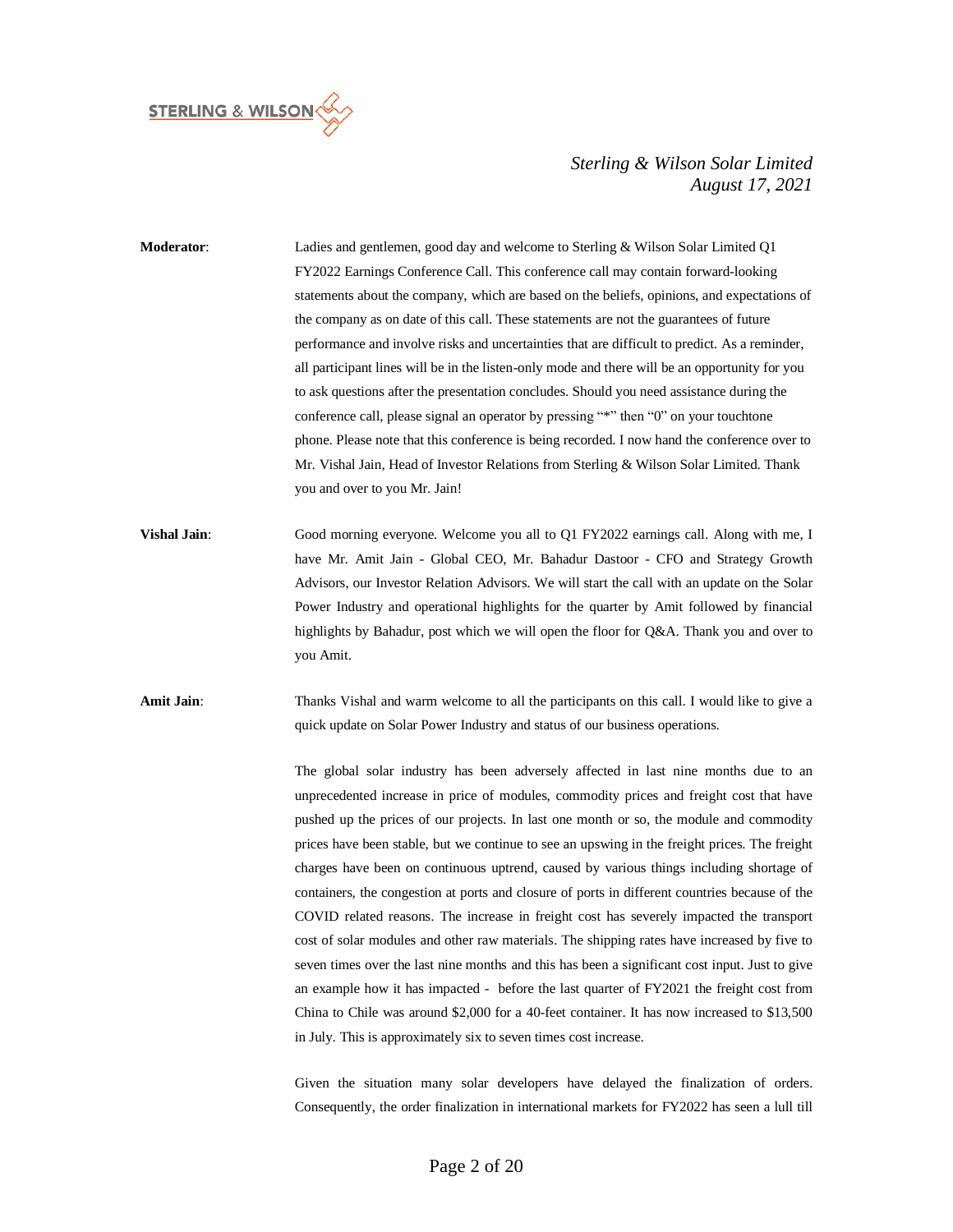

date and has been postponed to H2 FY2022. We expect around 80% of the orders for FY2022 to be finalized in H2 FY2022. Our pipeline continues to remain robust, and we expect about 15 gigawatts of orders to be finalized this year, as compared to 13 gigawatts that we finalized in FY2021. We expect to maintain strike rate of 14% to 15% for this year in line with our past performance.

Our unexecuted order book as on August 14, 2021, stands at Rs. 8,731 Crores which is to be executed over a period of next 12 to 15 months. This includes order amounting to Rs. 2,030 Crores, which may now be unviable for developers considering increased module and community costs, for which we are in discussion with our customers.

On the growth market and opportunity over medium term, we continue to see a lot of traction in key markets especially US, Australia, and Europe. Currently we have limited presence in the two markets that is North America and Europe and we will be targeting to increase our market share in these markets. As per IHS Markit, the overall market is expected to see a growth of 15% over the next three to five years. Our global presence provides us lot of flexibility in selecting projects globally. Most of our clients are looking at significant capacity additions and we continue to remain confident of the opportunities going ahead.

Our O&M portfolio as of date is 8.7 gigawatts and 40% of these are third party EPC contracts. We expect O&M portfolio to grow by 40% during the year to 11.5 to 12 gigawatts by end of FY2022. We are focusing on increasing international O&M portfolio by pursuing projects where EPC has been done by third party. We expect O&M margins to remain robust at 35% during the year.

With an aim to expand our renewable offerings we have decided to pursue EPC business for hybrid energy, power plant, battery energy storage, and waste to energy subject to shareholder approval. Hybrid energy market is expected to grow at 8% CAGR \$3.7 billion by 2025; whereas battery energy storage system is expected to grow two times in the next four years to \$12 billion annually. Australia and US, where we already have sizeable presence are the large markets in battery energy storage systems and we continue to see the trend of even the standalone projects being coupled by battery energy storage systems. Further as battery prices are coming down, we are seeing a lot of traction and expect share of customers looking to combine solutions in terms of solar plus hybrid energy to increase. And we will quickly be able to ramp up our battery storage business by adding a team of battery experts. Our sales execution and design and engineering teams will be common for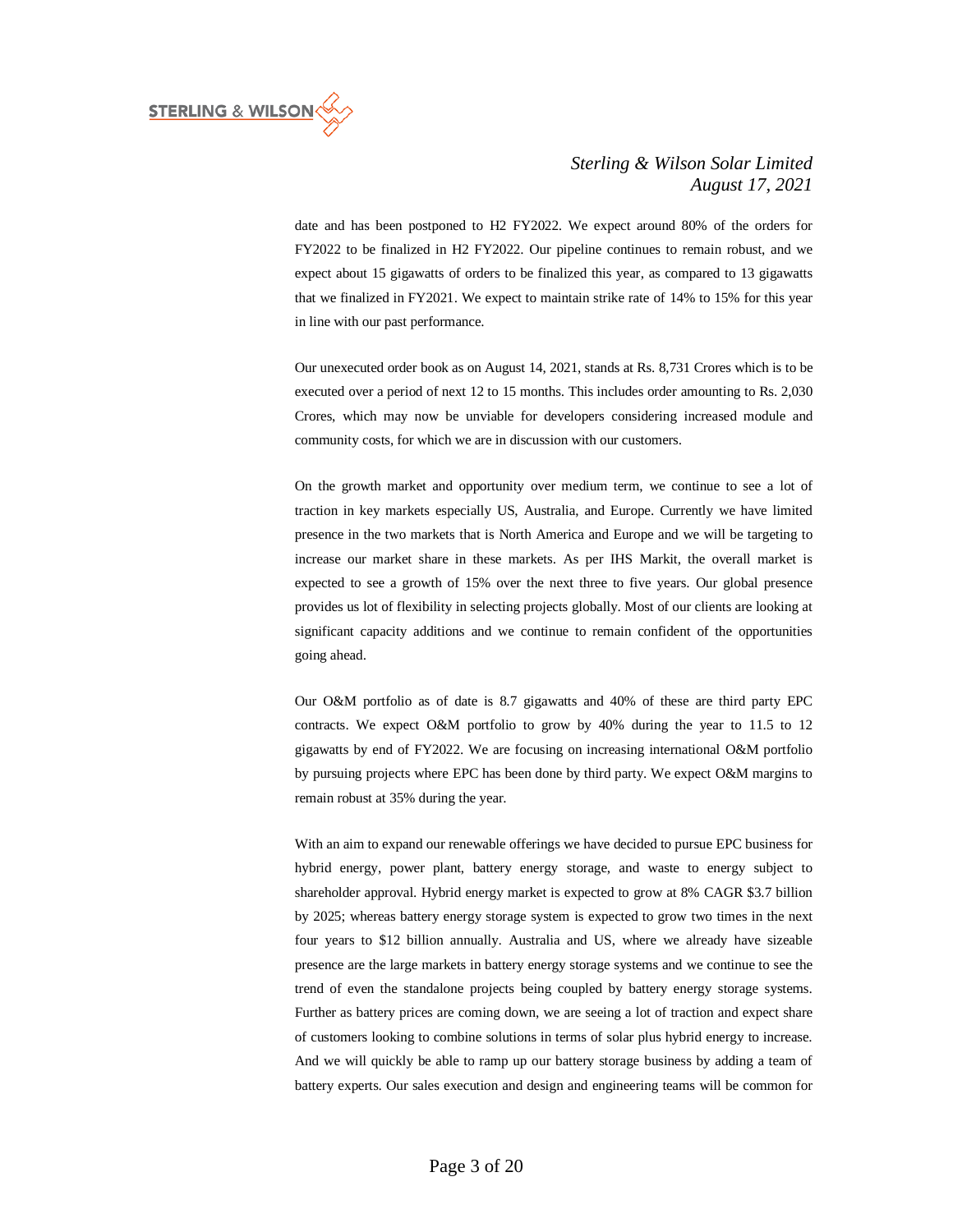

the businesses. We see a lot of opportunity to grow this business as most of the clients was large IPP players with whom we have strong relationships.

With ever increasing generation of municipal waste globally and requirement of government to stop reduce landfills, the market for converting waste to energy continues to grow. Waste to energy market is expected to grow annually by \$5.25 billion over the next six to seven years with addition of 70 new plants annually. UK and Europe constitutes more than 40% of the global market, which will be our key focus market in initial years.

With carbon emission reduction becoming a global consensus there are enormous opportunities in these emerging fields of hybrid energy power plant, energy storage solution and biomass waste to energy. We can leverage our existing relationship with clients, further our technical expertise and maximize the inherent benefits of our hub and spoke business model thereby becoming a diversified renewables company into a rapidly growing ESG space.

With this I will ask Mr. Bahadur, our CFO to take you through the consolidated financial highlights. Thank you very much.

**Bahadur Dastoor**: Thank you Amit and good morning friends. I will take you through the consolidated financials for the quarter ended June 30, 2021. Before we run through the financials, I would like to reiterate that being an EPC company the revenue, order inflow and gross margins could be lumpy due to geographical mix and stage of execution of the project in any particular quarter and hence comparison on corresponding previous period will not be a true reflection and performance for a quarter may not be representative of the full year.

> Before commenting on our financial performance I would like to update you on the recent event of resignation of our statutory auditors. Pursuant to the COVID-19 situation and its impact on the operations of the company, there has been a sharp focus to reduce overheads across the organization. From time-to-time, we have been in discussion with BSR  $\&$  Co. LLP, our statutory auditors for a substantial reduction in audit fees. However, as we could not reach a common ground, BSR & Co. LLP resigned as our statutory auditor. We would like to thank BSR & Co for all the cooperation they have extended to us during the various audits to date. On the recommendation of the audit committee we have appointed Mrs. Kalyaniwalla & Mistry LLP as the statutory auditors of the company to fill the casual vacancy caused by the aforesaid resignation from August 15, 2021, till the ensuing fourth AGM and to further appoint them for a period of five years subject to approval of the shareholders of the company at the ensuing AGM.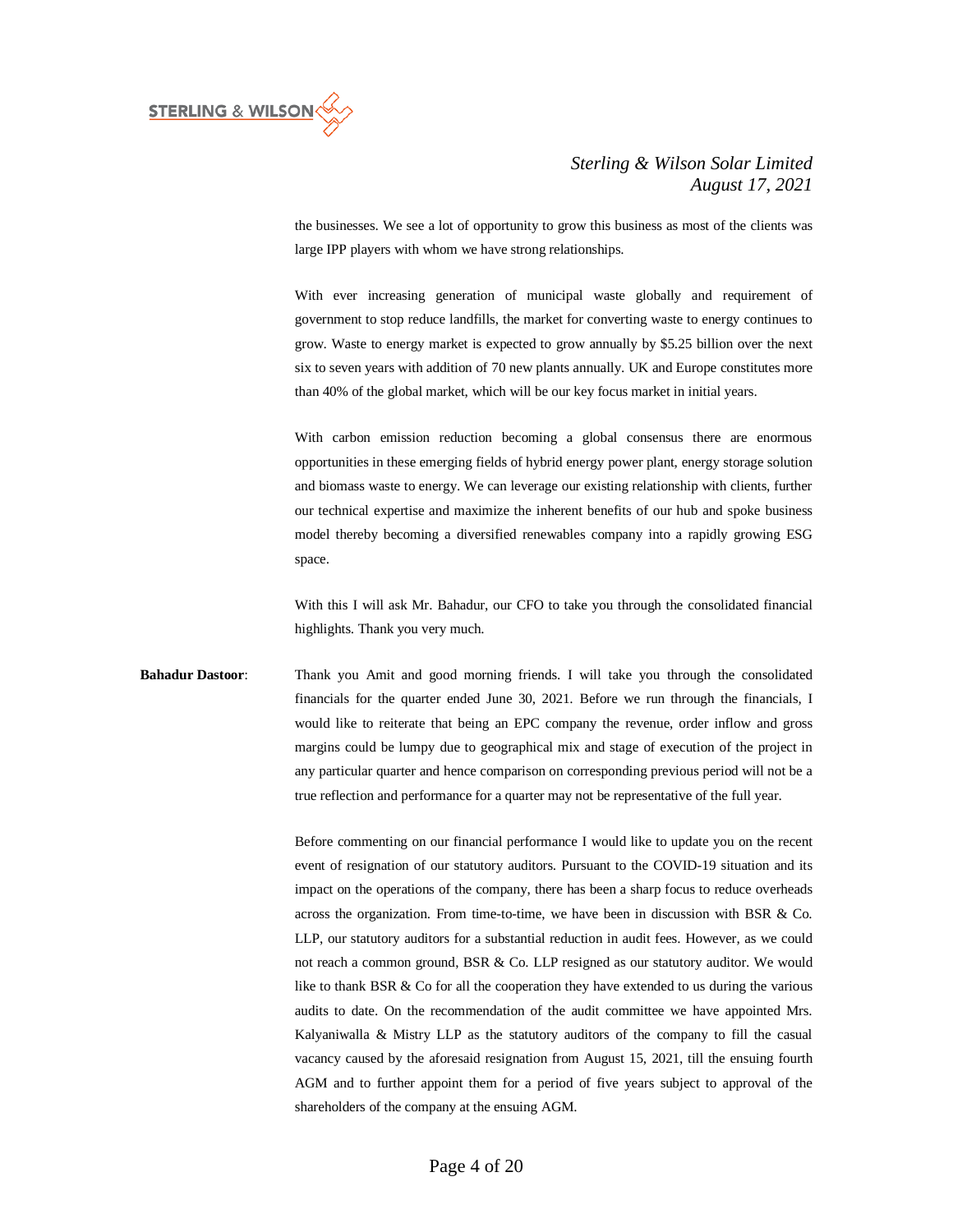

Revenue for Q1 FY2022 grew by 12% to Rs. 1,195 Crores as project execution was impacted in Q1 last year due to COVID. Region wise revenue breakup for EPC is as follows, Australia contributed about 64.3%, and America contributed 25.3% followed by India, which contributed 8.7% and the balance contribution by MENA region and Africa. Our O&M revenue stood at Rs. 61 Crores in Q1 FY2022 and constituted 5.1% of revenue in Q1 FY2022. O&M margins in Q1 FY2022 have been 35%. Due to the impact caused by the increase in module and commodity prices, adjusted gross margins in Q1 FY2022 continue to remain suppressed for ongoing projects and stood at 2.3%. The orders booked in the current year has come at a historic margin of 10% to 11%. The recurring overheads on absolute terms remained at the same level as in the corresponding previous quarter, despite the previous quarter having lower salary and travel cost due to COVID-19. Our recurring overheads as a percentage of revenue reduced from 7.5% in Q1 FY2021 to 6.9% in Q1 FY2022. EBITDA losses for Q1 FY2022 stood at Rs. 93 Crores due to lower gross margins and accelerated mark to market on cancellation of forward cover contracts. Accelerated MTM represents loss of Rs. 49 Crores on account of cancellation and rebooking of our contracts on expiry related to ongoing projects, which resulted in accelerated accounting of losses, which has been explained in detail in note 11 of the Q1 results. The same has been flushed out from effective portion of cash flow hedge of other comprehensive income, resulting in negligible impact on shareholder funds.

Now coming to the balance sheet. I would again like to reiterate that as per the amended Articles of Association the company cannot give loans to promoters or their affiliates post listing. The external term debt outstanding as on August 14, 2021, is Rs. 64 Crores. Decrease in borrowing is on account of repayment of ICDs and cash flow from operations. Since listing, we have repaid a total of Rs. 2,447 Crores through internal accruals and money received from group companies on collection of intercorporate deposits. Repayment schedule of term debt in Q2 FY2022 and Q3 FY2022 involves payment of Rs. 24 Crores and Rs. 40 Crores respectively. We have cash and cash equivalent of approximately Rs. 336 Crores and a net worth of Rs. 651 Crores as on June 30, 2021. As of June we had a negative working capital of Rs. 571 Crores as compared to negative working capital of Rs. 530 Crores as on March 2021.

Negative working capital is driven by a combination of higher collection, efficient management of working capital and advance from customers. There do exist; however, delay in payment to certain vendors. Of the receivables due for more than one year, it stood at Rs. 445 Crores as on June 30, 2021. They comprise of related party receivables of Rs. 136 Crores, which include receivables of Rs, 102 Crores against which the company had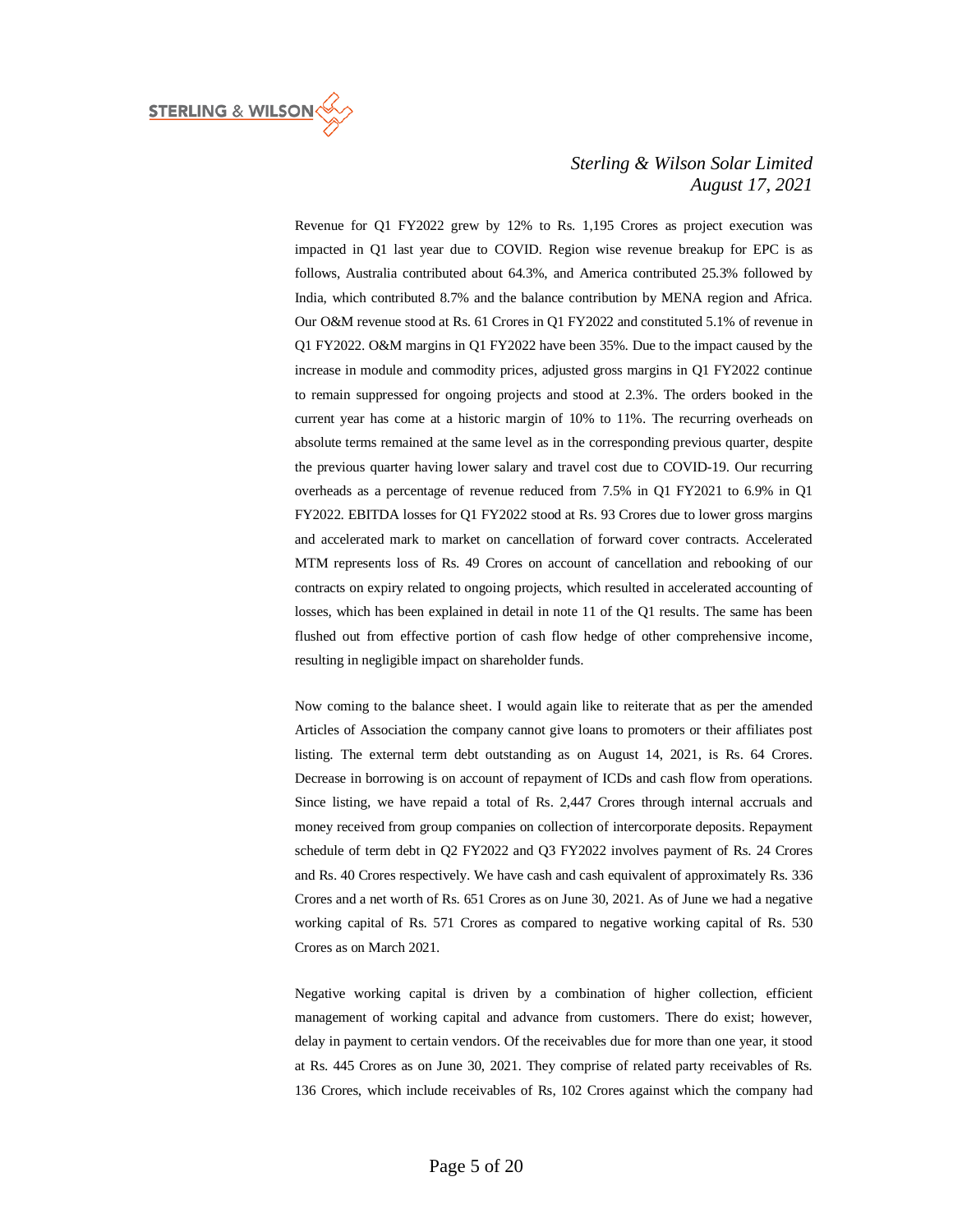

received unconditional assurance of proceeds from sale of plant. We have been able to collect and settle old receivables of Rs. 18 Crores during the year to date and are confident of recovering most of the balance overdue. The total intercorporate deposits repaid till date from April 1, 2021, was Rs. 172 Crores.

As on August 14, 2021, ICDs stood at Rs. 741 Crores including interest accrued. On the cash flow front, during the quarter we had a negative operating cash flow from operations due to payment towards MTM losses on cancellation and rebooking of forward contracts as explained above. Cash flow from investing activity was positive in Q1 FY2022 due to receipt against ICDs and interest thereon.

Here I would also like to add that in accordance with the Sterling and Wilson Solar Limited Employee Stock Option Plan, the nomination and remuneration committee had its meeting held on August 14, 2021, has approved the grant of 13,01,213 out of a total of 16,03,600 employee stock options which were approved by the shareholders to eligible employees exercisable into not more than 13,01,213 equity shares of a face value of Rs. 1 each fully paid at an exercise price of Rs. 238 per share.

With this we can now open the floor to questions and answers.

**Moderator**: Thank you very much. We will now begin the question-and-answer session. Ladies and gentlemen we will wait for a moment while the question queue assembles. The first question is from the line of Mr. Vivek Gupta an Individual Investor. Please go ahead.

**Vivek Gupta:** Good morning. Thanks for the opportunity for asking the question. Sir being an individual investor I have been invested in Sterling and Wilson on account of considering it as a global EPC player, but the numbers which are coming quarter after quarter is not giving me any confidence and on top of it I have been seeing that management is attributing these losses to COVID. But I have seen that there are companies which are performing and we should not just attribute this to COVID. And on top of it like post listing we have been seeing that diversion of funds was there and we have been like committed for ICDs repayment. What is pushing management to settle these ICDs at the last leg of the committed date because being an investor I am losing my confidence in Sterling and Wilson totally, How you are going to assure me that Sterling and Wilson is in the right path of development and how you can reassure that confidence? Thank you.

**Bahadur Dastoor:** I will address your question, I believe there were three parts to it, and the first part which you said is we should not attribute everything to COVID. Mr. Gupta COVID is a reality, it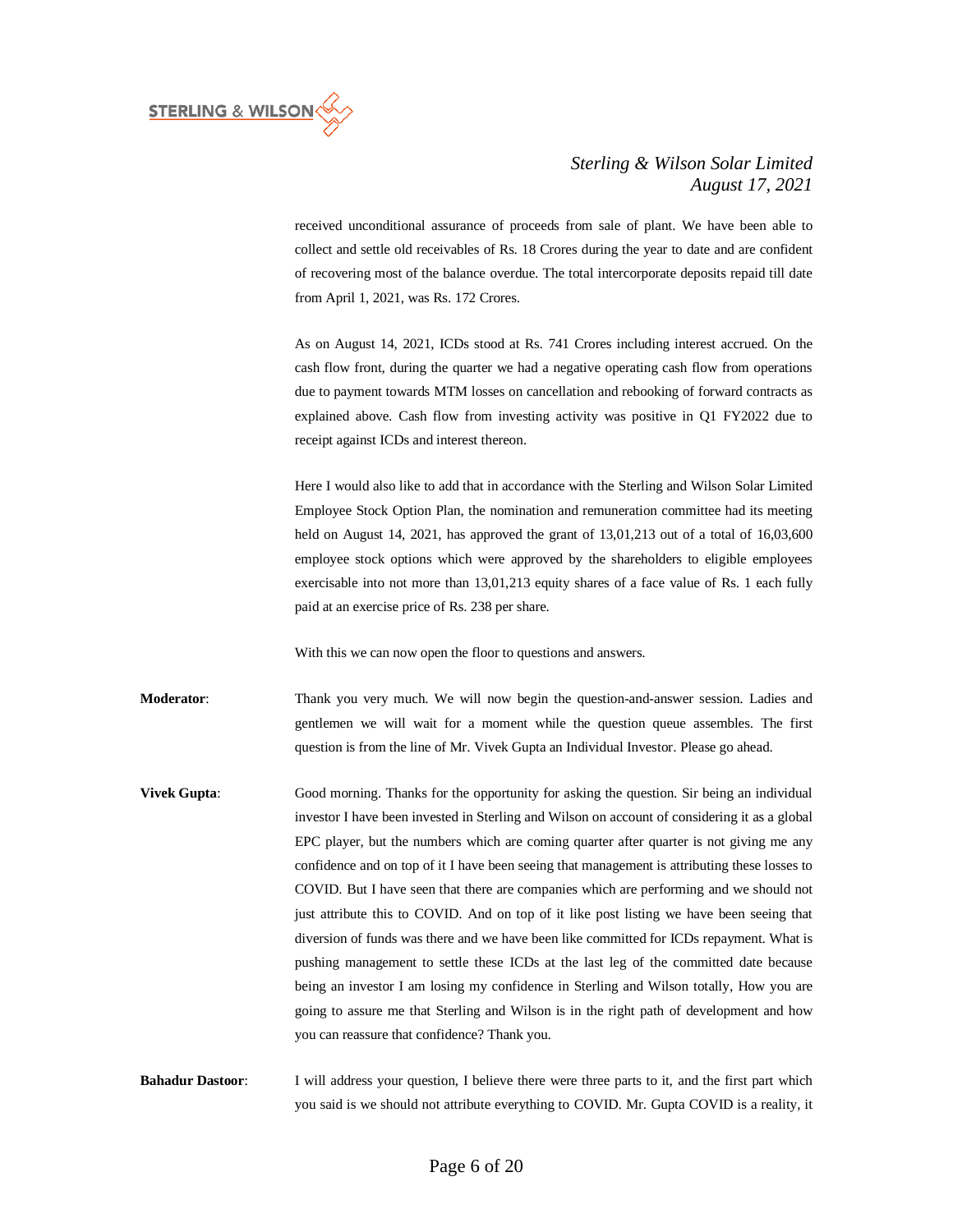

has been there for the last 18 months, we have faced the impact, we were one of the first companies to mention that COVID is going to impact us in March 2020 and it did, COVID has impacted all organizations during this year and there has been a substantial increase in module and commodity prices, this is also a reality. This is something that has affected the solar entities all across the world, amongst other businesses and Sterling and Wilson Solar has been no exception. So we have attributed where it needed to be attributed. Coming to the question of the ICD repayment, as we have mentioned there has been a lot of ICD repayment in the previous financial year as well as almost Rs. 172 Crores of ICD repayment from the start of this financial year. The figure is now down to 741 Crores. In the last Board meeting the promoters have given confidence to the Board of meeting their objectives of taking of all the ICDs by the appointed date of September 30, 2021, and we are hopeful and confident that they will do the same. That is all the information that I have, which is based on the confidence given by the promoters to the Board.

- **Vivek Gupta:** So it means like we can be rest assured that these ICD payments would not be delayed further, I have seen that we have attributed some Rs. 850 or 805 Crores of securities in case as a part of this ICDs repayment, but the only thing is like these ICDs are big overhang on Sterling and Wilson, the IPO price which came was somewhere around 770-790 and post listing it has eroded shareholders wealth to a great extent and till date I do not know about others, but I am not at all comfortable in booking losses and on top it being a part of the Sterling and Wilson shareholder. So at least as a request and sincere request from my side that management or promoters they should be transparent enough to make this trust to regain the trust of investors it would be good. Thank you.
- **Bahadur Dastoor:** Mr. Gupta thank you for your confidence and as I said the promoters have given this assurance to the Board and that is what we are transparently projecting to you. I once again thank you for remaining invested and thank you for the confidence.

**Vivek Gupta:** Thank you.

**Moderator**: Thank you. The next question is from the line of Ankit Gupta from Alchemy Capital. Please go ahead.

**Ankit Gupta**: What is the status of our negotiation with our Chinese vendors regarding solar modules pricing, like in the last call we discussed that we are negotiating with them. Is there any progress on that front?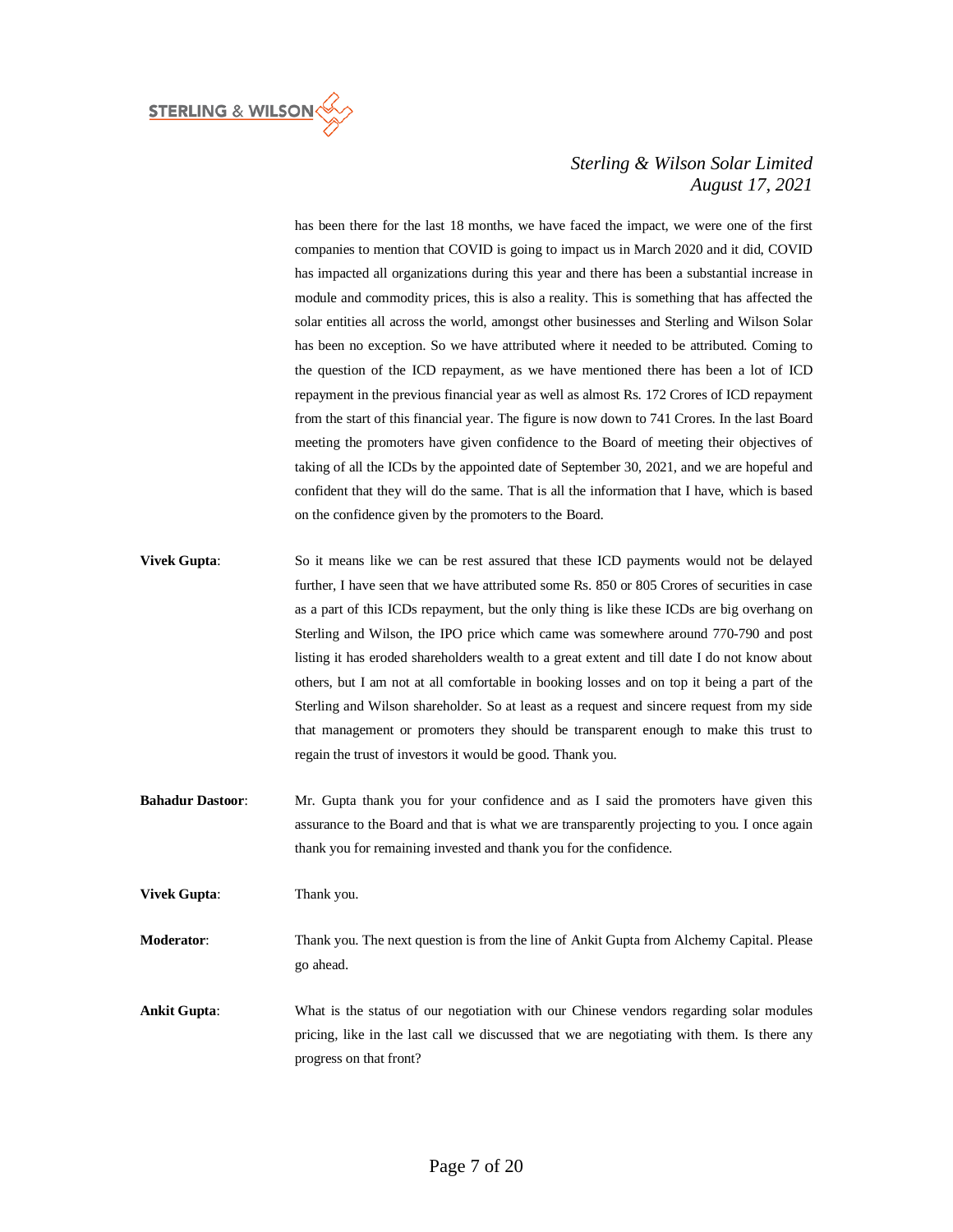

**Amit Jain**: As we discussed in our last call that going forward whatever new orders we are going to negotiate with our Chinese module suppliers, we are going to ask for higher amount of bank guarantees. So it is on the same lines so whatever new orders we are going to take and if it is not passed through to the customers in that case we are going to seek higher amount of bank guarantees as compared to what we are taking earlier to safeguard against all the risks arising from the module price uncertainty in the market.

**Ankit Gupta:** Are we seeing this solar module prices to again normalize? What in our view is causing the prices to significantly increase? What

- Amit Jain: In the past one month or so we have seen a trend that module prices are stabilizing and we are hearing from the market reports that lot of capacity addition is happening in China both for the module manufacturing as well as the upstream raw materials of polysilicon and the glass. Though that is happening, we hope prices continue to be stable, but it is very difficult to say as to how it will pan out in the next coming quarters, but certainly last one month or so we have seen prices getting stabilized.
- **Ankit Gupta**: Got it and out of Rs. 8,700 Crores of order book, around few thousand Crores of order book might be unviable, what was that number?
- **Amit Jain**: So that number is around Rs. 2000 Crores where we see that it may not be viable for developers, but we continue with the negotiations. Discussions are ongoing with the customers and we will get more clarity how it pans out in the coming quarters.
- **Ankit Gupta:** For the remaining Rs. 6000 Crores odd of order book, our gross margin could be negative or there would be like 2%, 3%? What can be our approximate gross margin number for the remaining order book?
- Amit Jain: I will request Bahadur to give you guidance on that.
- **Bahadur Dastoor**: The gross margins obviously would be suppressed and they would not be the historical gross margins that we have. But I would just like to add that the gross margins which we have seen in this particular quarter also bear the effect of projects which were in the negative and for which all the losses were taken in March 2021. So however in the current quarter, you do have revenue and cost equal to revenue because all the losses have to be front ended and this has suppressed in percentage terms the margin. So if we were to remove out the impact of such zero margin jobs which are ongoing, our margins actually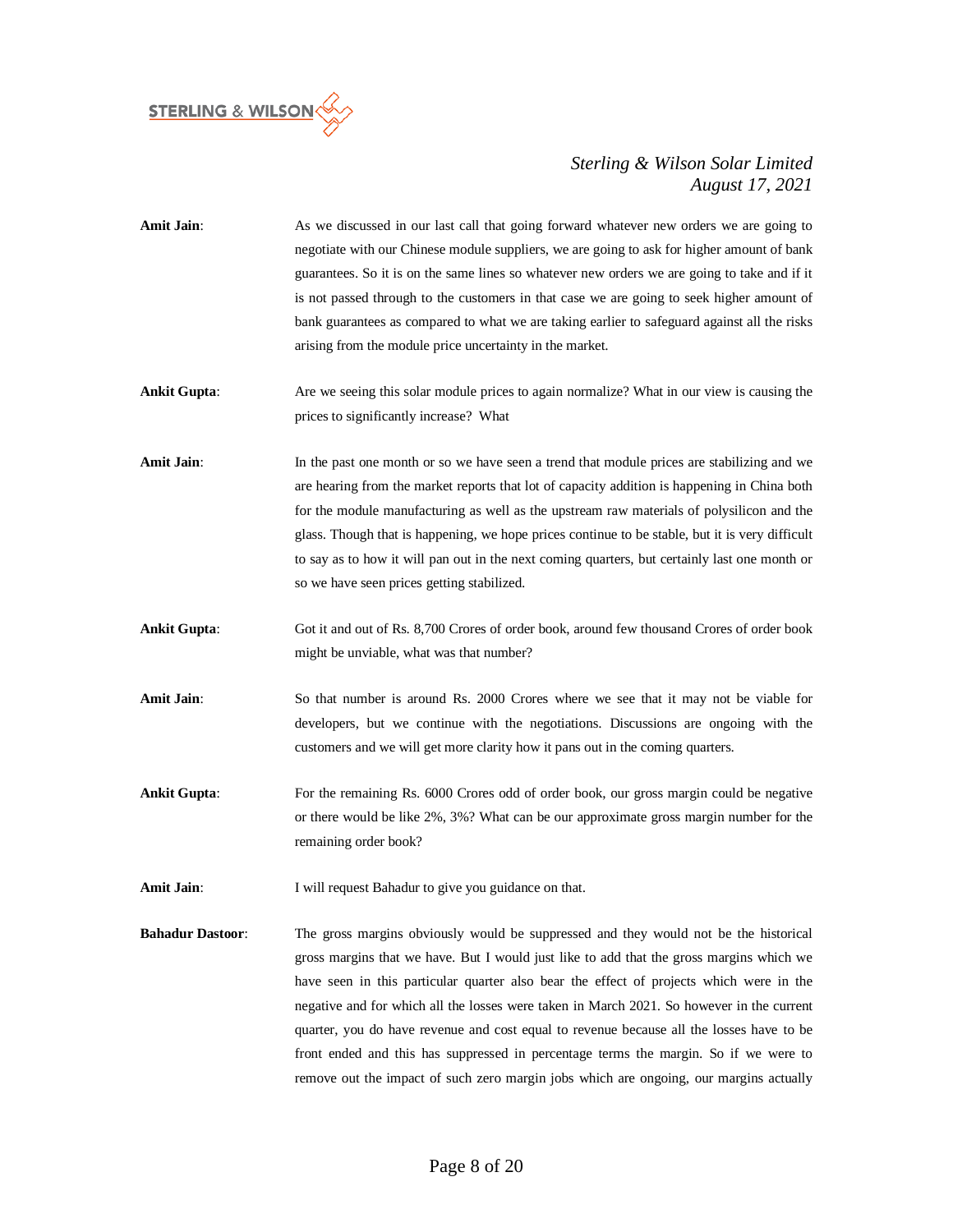

would have been slightly higher than 5% in this quarter. And going forward we do believe that the margins will be much higher than 5% by the end of the year.

**Ankit Gupta**: Why other expenses also continues to be higher? Is it because of the freight cost?

- **Bahadur Dastoor**: When you are looking at other expenses, it does not include freight cost because all costs which are attributable to the projects go up before the gross margin. What you are seeing as overhead, which is about Rs. 80 Crores is comparable with Rs. 80 Crores last year where also the salary costs as well as traveling was much lower due to a higher impact of COVID. In spite of that it has been maintained. Though the management is looking at reducing cost overheads all across the board and that is what we are working on to bring it down much lower than what it was in the previous year - the number being Rs. 324 Crores in the previous year.
- Ankit Gupta: We are aspiring for that number for full year in FY2022?
- **Bahadur Dastoor:** To come down much below that number. The number which I gave you was for FY2021. We are trying to bring down the costs as much as possible, which is why efforts are ongoing across the board.
- **Ankit Gupta:** Sir, you told about new businesses for energy storage and hybrid. On our capability front how are we hiring our team for that and how much of our costs will be increasing because of that, because those costs will have to be front ended before we bid for any projects - we must have some capability in our team?
- **Bahadur Dastoor**: So let me start of with this and then Mr. Amit can add. The business pipeline that we are looking at for this kind of projects are between USD 800 million to about a billion. So at that point in time we would require to build up your business development team and there would be cost incurred for that. Now if that is the kind of pipeline that we are looking at we would be seeing some kind of overheads in the range of about Rs. 25 Crores to 30 Crores which is normal to build up the size - that is of course assuming that there are no orders which come in. The group has evaluated its capabilities in doing this; there are certain prequalifications which would require the involvement of partners which will be taken up appropriately from time to time. If Amit has anything which you would like to add you may go ahead.

Amit Jain: I would like to add that our geographical presence across the globe and existing teams and existing clients will help us in leveraging the overheads, despite adding a new business, and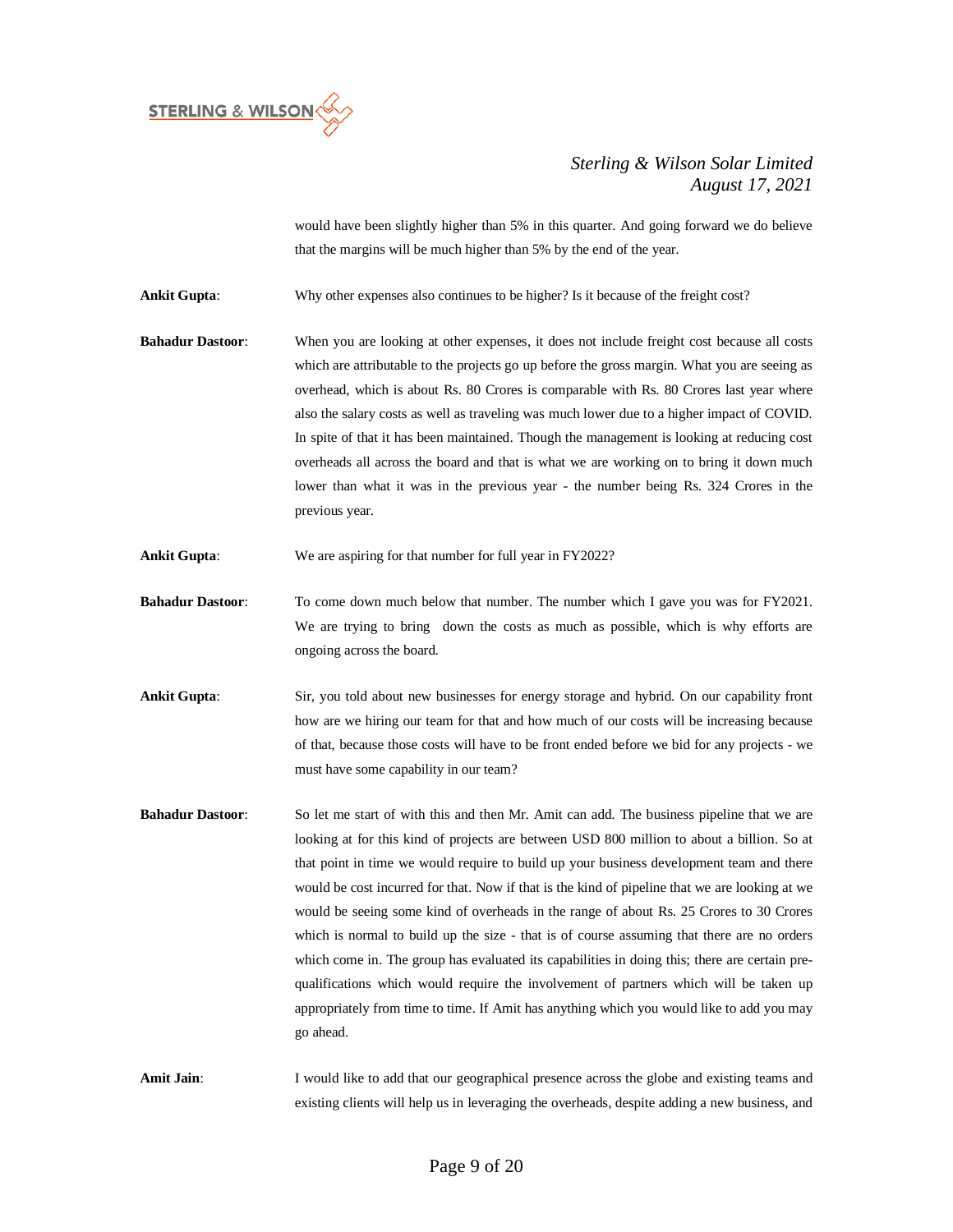

would be minimal and we will be achieving a lot of synergies which will give us a lot of cost advantages even in the new lines of businesses by keeping our overheads low.

**Bahadur Dastoor:** Just one more point that I would like to add is that this line of business has long term orders, so it is not like solar orders which get executed between 12 to 15 months. This take anywhere between 24 to 36 months, so we will also be having not only long term order book visibility but also revenue visibility.

**Ankit Gupta:** Got it. Thank you so much.

**Moderator**: Thank you. The next question is from the line of Kunal Koladiya from Anova Capital. Please go ahead.

**Kunal Koladiya**: Sir I have two questions, first one is like given the commodity impact would you consider bidding for EPC contracts excluding the module procurement for shorter duration contracts as well?

**Amit Jain**: Yes, that is what we are considering - that we have like in our existing big markets US and India already we are bidding for projects without modules and even in the geographies we are bidding with modules, we are now adopting a strategy of passing the risk onto the customers. So that is very much on board. So we are considering both the options. We are bidding without modules and where we are bidding with modules, we are looking to pass on the cost to the customers.

- **Bahadur Dastoor**: It is also important to further add that unlike in India where ex-modules your price of BOP is much lower, it is almost two to two-and-a-half times that in the international market. So it is not that if we were to bid ex-modules or modules as a complete pass through, there would be a very heavy shrinkage in revenue because the two BOS markets - the India and the international - are not comparable..
- **Kunal Koladiya**: That is helpful Sir and secondly what is our current status of project execution or you may say operating efficiency in Australia in the light of COVID-19 lockdowns?
- **Amit Jain**: In Australia so far COVID-19 lockdowns have not impacted our project execution. However, there have been some delays on account of delay in module supply, but the project execution remains unimpacted on account of COVID.

**Kunal Koladiya**: Thank you.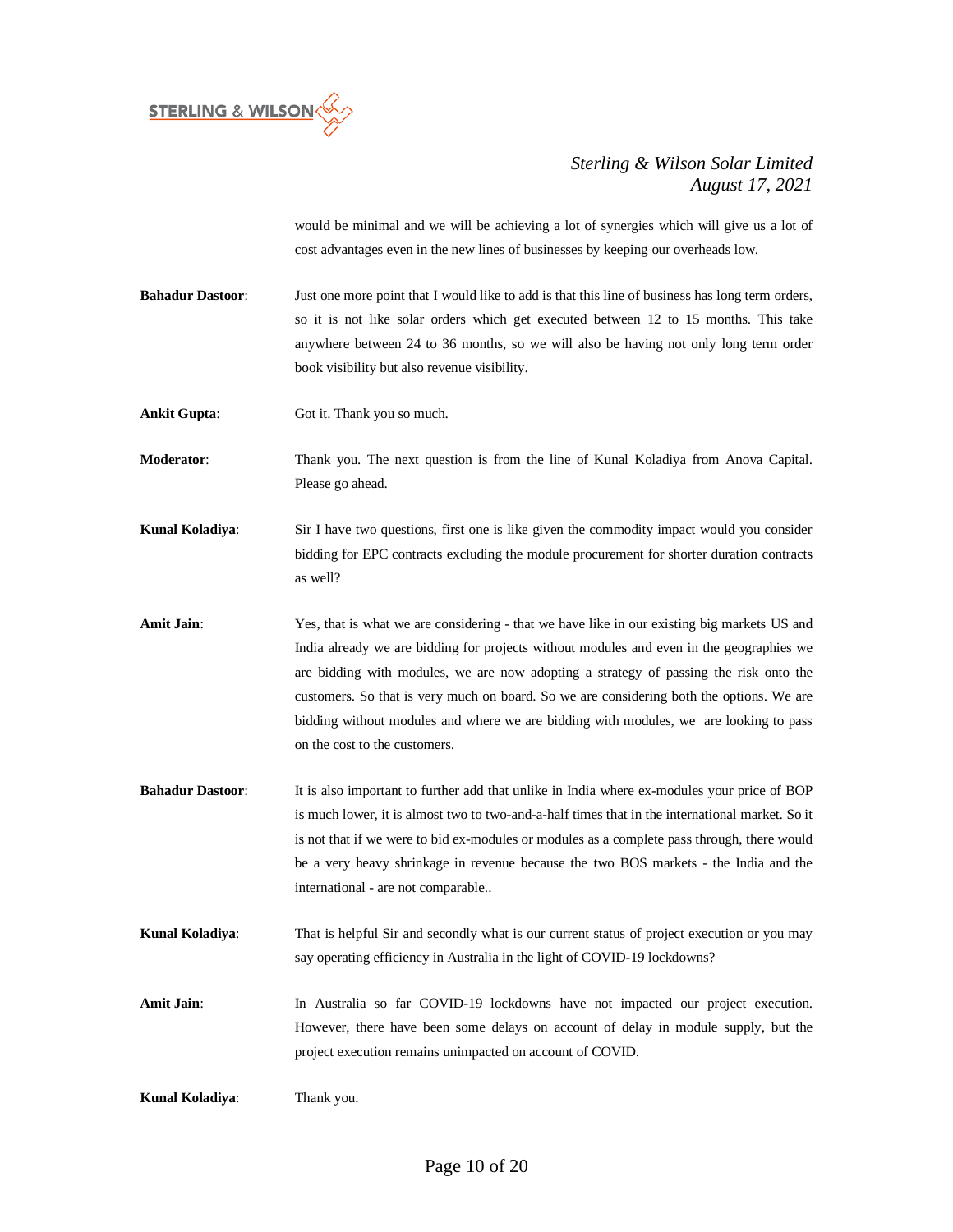

**Moderator:** Thank you. The next question is from the line of V. P. Rajesh from Banyan Capital. Please go ahead.

**V. P. Rajesh**: My first question is just trying to understand this price impact that we got hit by, and I apologize in advance some of these questions are repetitive, but just trying to understand how much did you book in the last year and the losses on the current order book and in the current order book what percentage is still going to be impacted by the price escalations?

- **Bahadur Dastoor**: I will start off on that. As you would have in our investor presentation for March 2021, the one-offs which had an impact on that quarter were about Rs. 374 Crores. This included the cost of subcontractor going bankrupt due to COVID, this also included the cost escalation due to elongation of time due to such contractor having gone bankrupt, it included the module, freight and commodity price increases and it also included certain provisions for liquidated damages, which the management prudently felt should be made on account of extension of time due to COVID. So the impact that was there was about Rs. 374 Crores odd. Now in the current quarter we have taken the margins which were there for March 2021 and continued that further. There has been no further losses on those projects except in case of one where a particular module supplier had asked for an increase in price and that was to a significant extent; also agreed to be compensated to us by the customer. That has been mentioned in our investor presentation for this quarter where we have put it as price variation. So other than that there has been no other major impact in this current quarter, whatever had to be taken was taken in the last quarter. Margins continue to remain suppressed because the impact of that will continue over the execution and lifecycle of the project.
- **V. P. Rajesh:** Right, so out of the Rs. 370 Crores figure last quarter how much was due to non-recurring things like bankruptcy, etc., if we remove all that pertaining to price escalation, freight cost and module prices what was that portion of 370 Crores?
- **Bahadur Dastoor**: That amount was about Rs. 102 Crores for approximately for the subcontractor going bankrupt, roughly about Rs. 100 Crores to 105 Crores on modules and freight and about Rs. 110 Crores if I remember correctly on other extension of time due to COVID-19.
- **V. P. Rajesh:** The impact of the price escalations and freight was around Rs. 100 Crores to 105 Crores?
- **Bahadur Dastoor**: To the extent it pertains to the last quarter. You have to understand that as project progresses - so unless there is a loss only that loss would be booked front ended but if there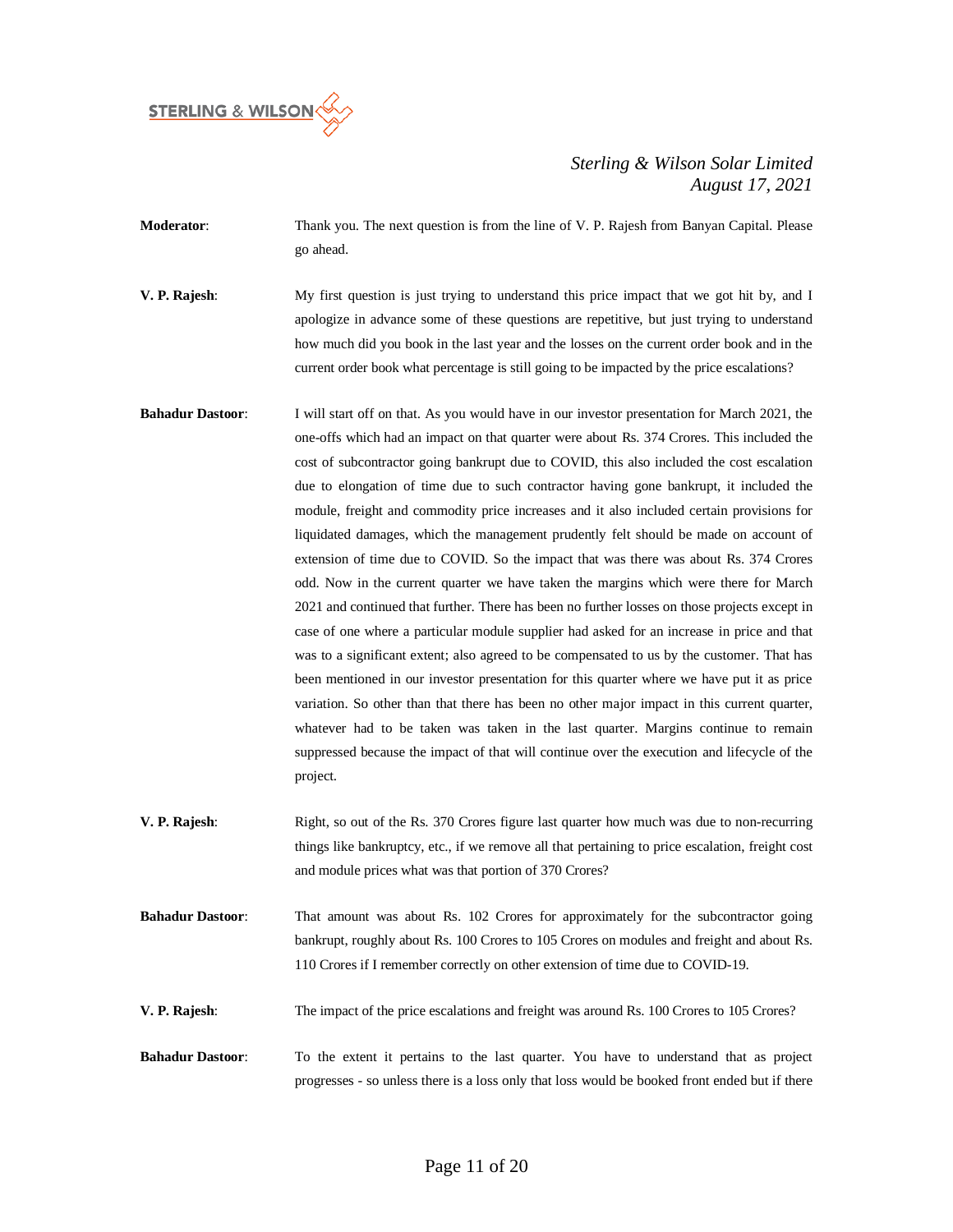

is anything which the project remains positive that suppressed profit would continue over the lifecycle of the project.

**V. P. Rajesh**: Understood, coming to this year out of the order book of Rs. 6,000 Crores, which you think is viable, how much is the price hit we are taking because of which our margins are going to be suppressed?

- **Bahadur Dastoor:** The price hit that had to be taken has already been taken. The margins that are there in the particular quarter in this one we have said that it is also impacted by no margin coming where the loss has been booked in the previous year. As I mentioned if that was to be eliminated the margins would be in the region of 5%. Orders that we have booked in the current quarter have come at our historical margins, so we believe that we should have a much more than 5% margin at the end of the year. We will be in a position to give a correct margin guidance by the time we come to the next quarter call.
- **V. P. Rajesh**: Just lastly one question on this topic, so how should we think about it that out of this Rs. 6,000 Crores that you have order book what percentage is where you are not able to pass through price escalations and therefore that is on a lower margin trajectory. I understand that because it is not negative you cannot hit the losses upfront, but we know that over the next few quarters your margins are going to be subdued. So I am just trying to get a sense what percentage of the book in that particular bucket?
- **Bahadur Dastoor**: About 40% to 45%.
- **V. P. Rajesh**: Understood, my question on the new business initiatives that you have talked about in the presentation, are you also planning to get into the data centers as well or any thinking on that side?

Amit Jain: No, we will not be getting into data centers.

**V. P. Rajesh**: Alright, thank you. I will get back in the queue if I have more questions.

**Moderator**: Thank you. The next question is from the line of Subhadip Mitra from JM Financial Services. Please go ahead.

**Subhadip Mitra:** Good morning and thank you for the opportunity. Just wanted to get a sense of how do you see the Indian solar market, because we have seen a lot of entrants and a lot of existing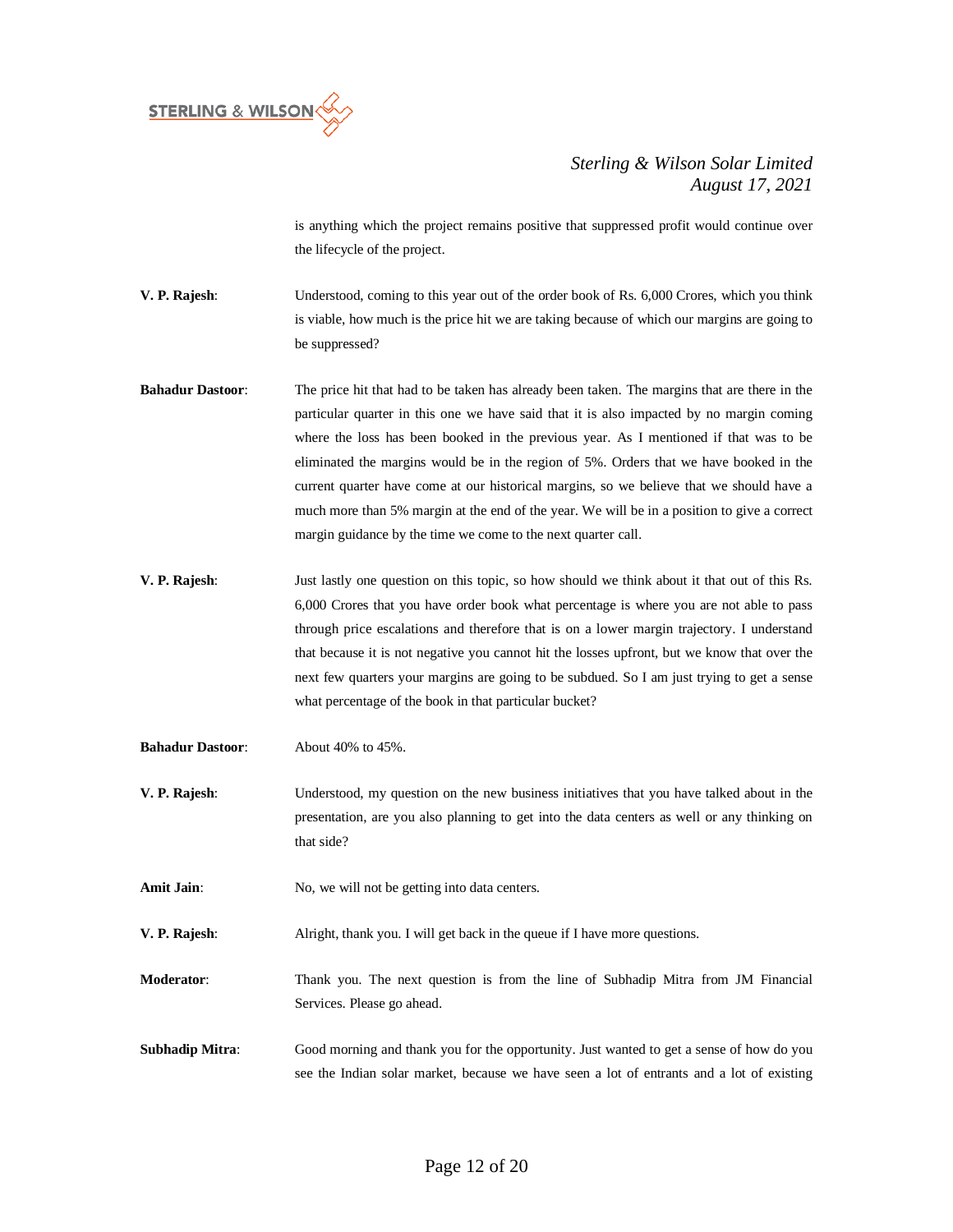

utilities were coming up with big plans and how do you see the EPC market here evolving in India, I am sorry if you have already answered this question I joined the call little late?

**Amit Jain:** No, thanks for the question. As you yourself said that there is a lot of plans and lot of announcements are happening - so we continue to see a lot of uptrend in the solar market both domestic and international. So in India this year itself we see a bid pipeline of more than 6 gigawatts, which is coming in and globally (including India) we expect a bid pipeline of more than 15 gigawatts to be finalized this year. So for the EPC industry the cost has remained strong and the market will continue to grow at the rate of 15% per annum for the next three to four years.

**Subhadip Mitra:** Understood, so within this let us say the pipeline of 6 gigawatts in India, would there be any target market share that you are looking to get or likely over the period of the next maybe three to five years what is the target market share within India and international if you could just throw some light on that?

- **Amit Jain**: Our target hit rate usually has been 15% of the targeted pipeline, so we expect in India this year to be going somewhere around 1.5 to 2 gigawatts and depends upon the project closure which are going to happen in coming years, so we will continue to maintain our market leadership position.
- **Bahadur Dastoor:** Also if you see our investor presentation we have won about 623 megawatts already in India from April onwards.

**Subhadip Mitra:** Understood and how are these projects typically, are these also tend to be fixed price contracts or they tend to be more on variable costs where you can pass on the module risk to the consumers?

Amit Jain: No, as far as the Indian market is concerned the module risk is on developers. So we are bidding in Indian markets without any module risk.

- **Subhadip Mitra:** Understood and in terms of the international market the 10-gigawatt market size as we talked about there again you would be targeting about 14 to 15% market share?
- **Amit Jain**: Yes, that is correct, our historical strike rate has been 14% to 15% and we will maintain that as well in international markets, but that can vary across geographies, but consolidated strike rate would be 14% to 15%.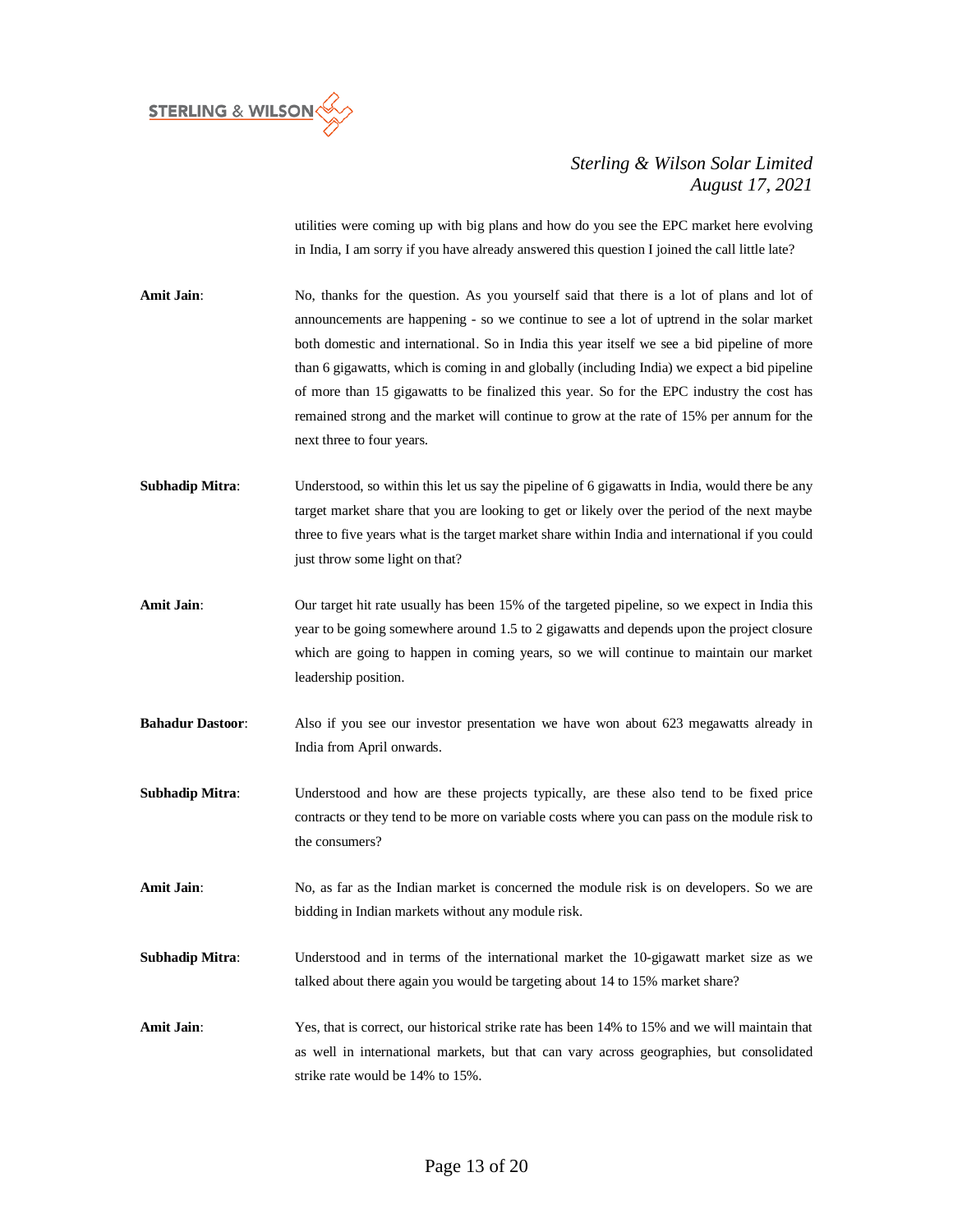

- **Subhadip Mitra:** I understood, so would the international contracts there will be more of these fixed price contracts?
- **Amit Jain**: No, as we have elaborated in our earlier question, that US is a market where we bid without modules and in all other markets where we have to bid EPC with modules, we will pass on the price risks on to our customers.

**Subhadip Mitra:** Understood, thank you so much for answering the question.

**Moderator:** Thank you. The next question is from the line of Priyanka Singh from Atidhan Securities. Please go ahead.

- **Priyanka Singh**: Good morning, Sir. I have a couple of questions, first of all what is the global market size of the new business verticals that we are targeting and what would be the industry margin profile over here?
- **Amit Jain**: We expect the hybrid energy market to be close to \$3.5 billion to \$4 billion by 2025 and energy storage system to grow in the next three to four years up to \$12 billion. So that is a significant market size and more of the clients in these markets are our existing clients. And when we come to waste to energy market, that is going to be in excess of \$5 billion market annually in the next few years. So there we see the market is pretty big and we expect to maintain our historical strike rate, which we have for our existing business and margin profile of the industry is 10% to 15% where the markets are currently and we will be also maintaining margins in that particular bracket.

**Priyanka Singh:** What kind of synergy benefits we expect to get from these new verticals?

Amit Jain: So, there will be significant synergies because we are in the same line of business as far as hybrid and energy storage is concerned, the client profiles are same, clients are same and geographies are same and majority of the businesses is expected to come from Australia, Europe, and USA where we have significant presence now. So we will just be adding going forward, as far as the hybrid and battery storage systems, only the project execution team and we will be taking the advantage of our existing BD, engineering, project execution teams in those geographies. So synergies are going to be significant in these markets. As far as waste to energy is concerned, we look forward to order booking from these two new verticals in excess of \$500 million to \$1 billion in next two to three years and there will be Rs. 25 Crores to 30 Crores of overheads annually on this account in coming years on new verticals.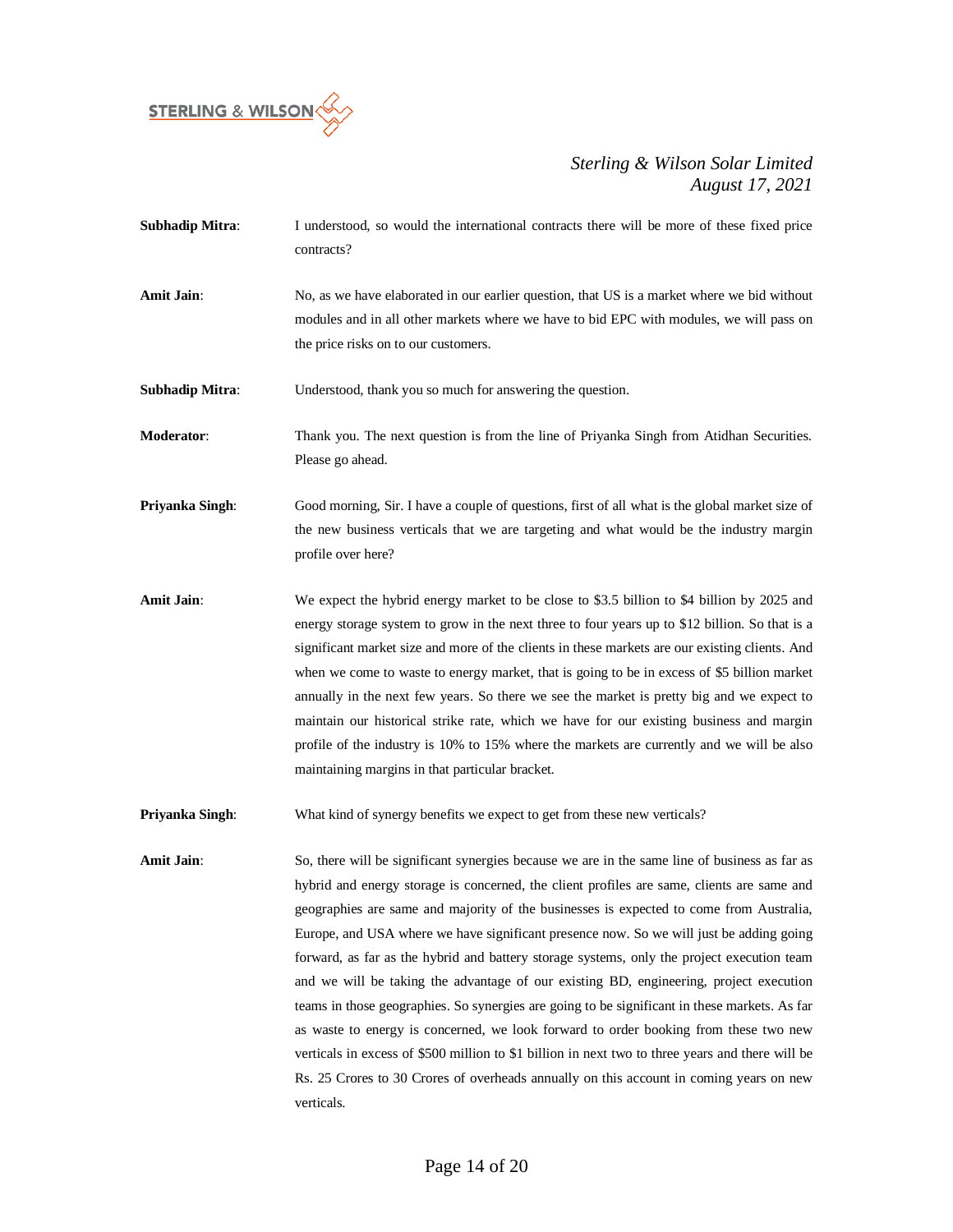

| Priyanka Singh:         | Got it, that was helpful. Thank you.                                                                                                                                                                                                                                                                                                                                                                                                                                                                                                                                                                                                                                                                                                                                             |
|-------------------------|----------------------------------------------------------------------------------------------------------------------------------------------------------------------------------------------------------------------------------------------------------------------------------------------------------------------------------------------------------------------------------------------------------------------------------------------------------------------------------------------------------------------------------------------------------------------------------------------------------------------------------------------------------------------------------------------------------------------------------------------------------------------------------|
| Moderator:              | Thank you. The next question is from the line of Amit Shah from Ace Securities. Please go<br>ahead.                                                                                                                                                                                                                                                                                                                                                                                                                                                                                                                                                                                                                                                                              |
| <b>Amit Shah</b> :      | Good morning Sir. Sir I have one question, can you indicate the expected margin for<br>FY2022 and FY2023 based on the current commodity prices and freight cost? Do we<br>foresee any further provisions due to current prices?                                                                                                                                                                                                                                                                                                                                                                                                                                                                                                                                                  |
| Amit Jain:              | Yes, as we had mentioned, for the current year's margins while we will give a better clarity<br>when we come to the second quarter call, right now it is about 5% and are expected to grow<br>over this year. As far as a FY2023 is concerned, that will also be something we will try and<br>put out as the year goes by. The new orders though, as we have mentioned comes at our<br>historical margins of between 10% and 11%.                                                                                                                                                                                                                                                                                                                                                |
| <b>Amit Shah:</b>       | Sir do we see any further provisions?                                                                                                                                                                                                                                                                                                                                                                                                                                                                                                                                                                                                                                                                                                                                            |
| <b>Amit Jain:</b>       | At this stage we do not see any further provisions that are required.                                                                                                                                                                                                                                                                                                                                                                                                                                                                                                                                                                                                                                                                                                            |
| <b>Amit Shah:</b>       | Okay Sir, thank you.                                                                                                                                                                                                                                                                                                                                                                                                                                                                                                                                                                                                                                                                                                                                                             |
| <b>Moderator:</b>       | Thank you. The next question is from the line of Faizal Hawa from HG Hawa & Company.<br>Please go ahead.                                                                                                                                                                                                                                                                                                                                                                                                                                                                                                                                                                                                                                                                         |
| Faizal Hawa:            | To me this is like a business which has a very good tailwind because of continuously the<br>world shifting towards the solar power, but somehow I feel that our place in it as an EPC<br>player has very low margins and these low margins probably make us deal with not the very<br>top end of suppliers of solar panels, etc., and that is why when we deal with the most agile<br>suppliers they are not able to fulfill their commitments or they go bankrupt. So we are<br>actually from one small disaster to another the promoter also is having his own problems.<br>This is looking like that one storm is over and another comes in after six months. So can<br>you just comment because it is looking more structural rather than any kind of management<br>problem? |
| <b>Bahadur Dastoor:</b> | Mr. Faizal two points, first of all we take solar panels only from the Tier-I solar<br>manufacturers, we do not work with Tier-II and below solar manufacturers at all. So the<br>ones who have reneged are not the small and fragile - they are the ones who have the largest<br>capacities in the market and out of that a couple of them are the ones who have reneged on                                                                                                                                                                                                                                                                                                                                                                                                     |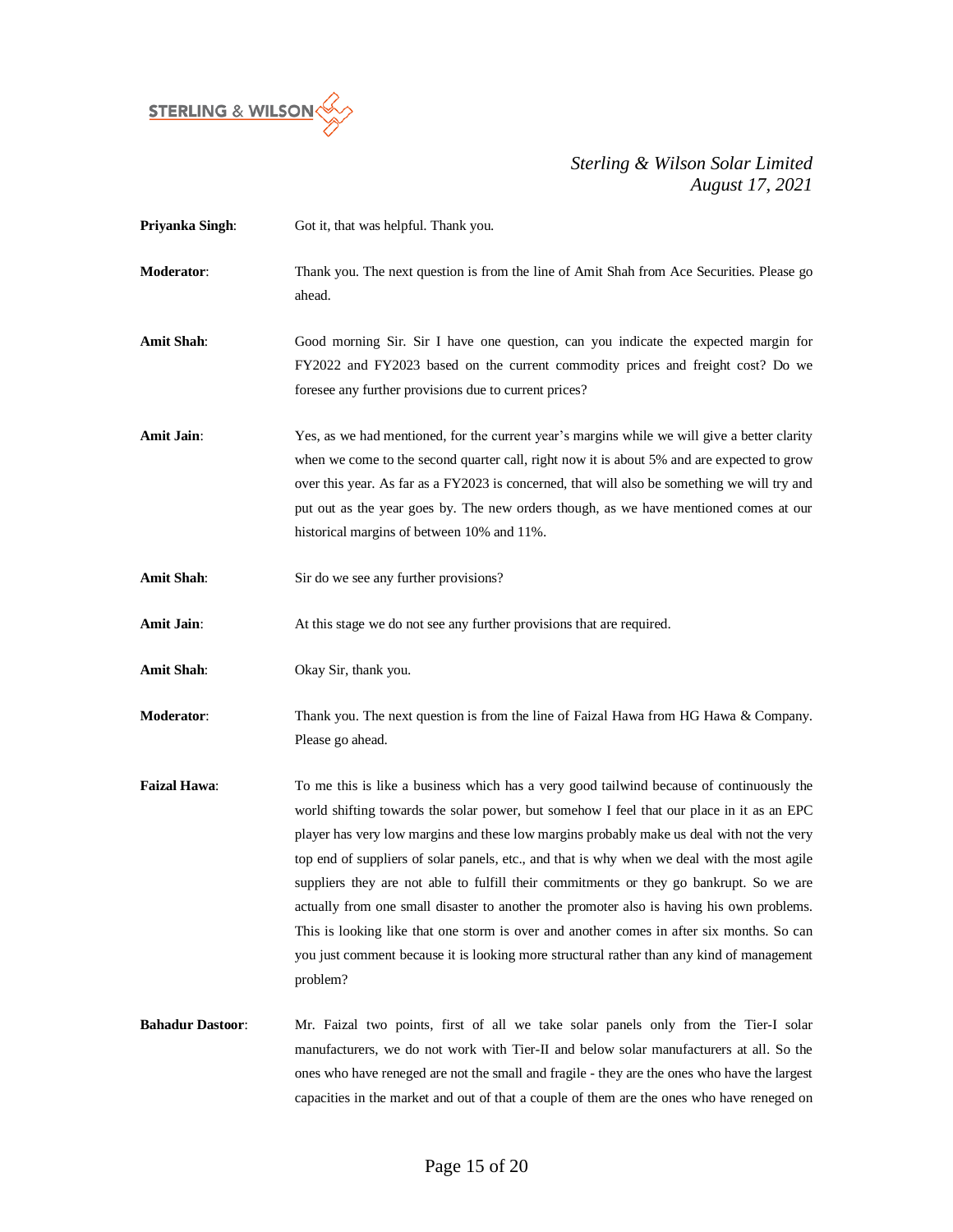

their contract. It is an industry wide issue, it is not something which is related to Sterling and Wilson Solar alone. Secondly as far as the customers and developers are concerned, we also deal only with the top tier customers and developers and therefore it is not a question of our margins getting affected because we deal with fragile vendors and customers.

- **Faizal Hawa**: Thank you.
- **Moderator**: Thank you. The next question is from the line of Dixit Doshi from Whitestone Financial Advisors. Please go ahead.
- **Dixit Doshi:** Thanks for the opportunity. My first question is related to this current order book. You mentioned that out of the current order book, around Rs. 2,000 Crores order book is currently not viable. So by when do you see the negotiation of higher prices will be over and we can start executing that order as well?
- **Amit Jain**: We are in discussion with our customers and I hope by the time we get on to the next earning call we would have concluded and get some sense of direction where we are with respect to those particular orders. So the discussions are on and we will get to know in the next few weeks where we are with respect to those orders.
- **Dixit Doshi:** Secondly the remaining order book of Rs. 6,000 Crores approximately that entire will be executed their year?
- **Amit Jain**: Yes, most of it will be executed this year, as we have said that we will be finishing the entire order book in the next 12 to 15 months, but majority of it will be executed this year.

**Bahadur Dastoor**: To that of course you would add orders that you have booked in the current year or book and bill as we call it. So a part of that could also get executed in the current year, which would add to the revenue.

- **Dixit Doshi**: Last question. Can you give guidance on what kind of order inflow you expect for this year. You mentioned that we expect a strong inflow in H2. So in terms of amount if you can give a broad range, because you did mention in terms of how much gigawatts. But sometimes it varies a lot, because in India the per megawatt order book is much different than per megawatt in Australia?
- Amit Jain: So, as we said the bid pipeline which we see and which we likely to see will get concluded in an excess of 15 gigawatt and we will maintain our strike range of 14% to 15%. At this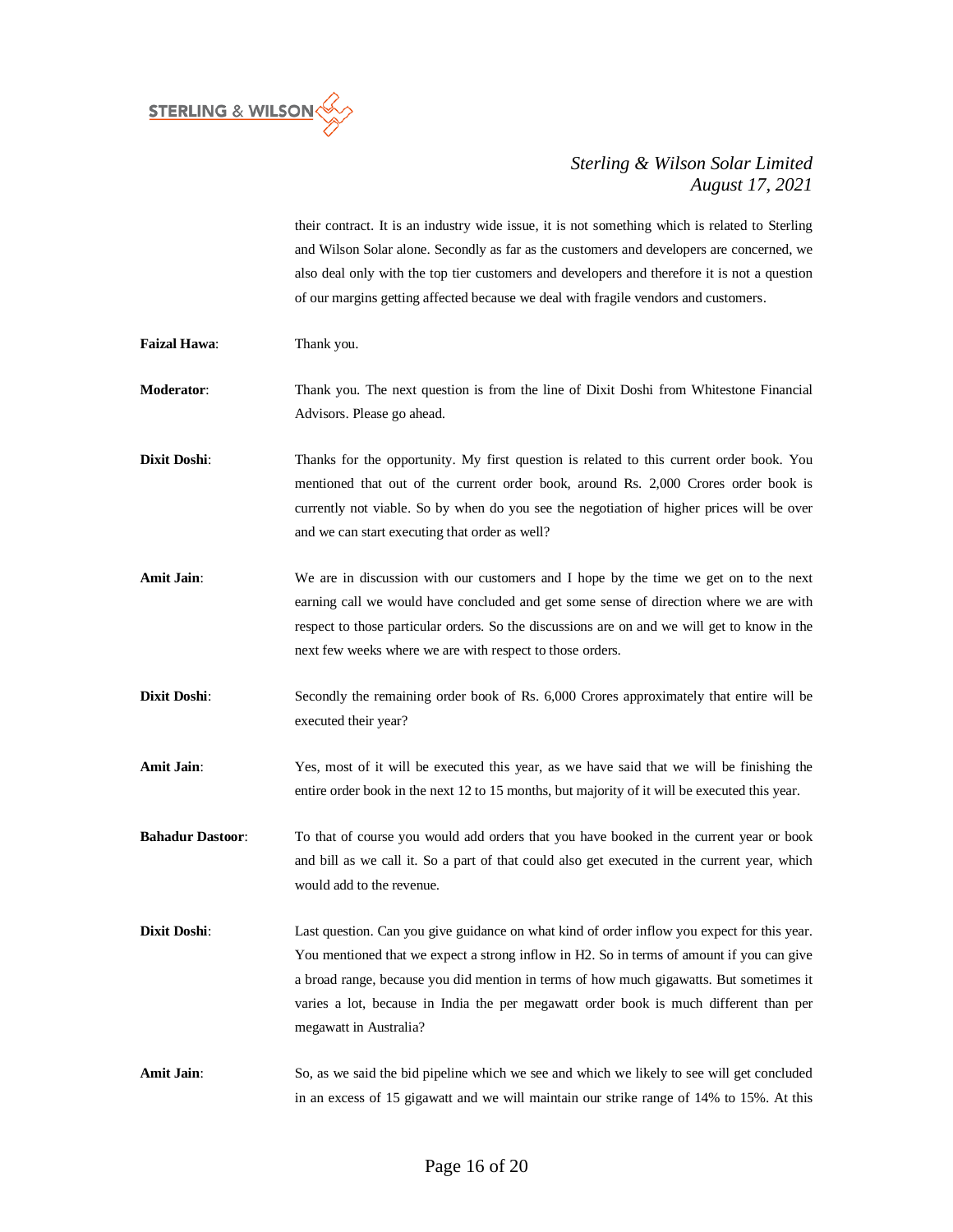

point of time it is difficult to give geography wise breakup because this pipeline is spread across geographies and what could be the conversion rate across various geographies. So we will be able to answer after the next one quarter where we are with respect to that, but we will maintain our historic hit rate of 14% to 15% on a pipeline of more than 15 gigawatt across the globe.

Dixit Doshi: So, just broadly I do not hold you, but broadly Rs. 6,000 Crores to Rs. 8,000 Crores of order inflow is a fair range?

**Bahadur Dastoor:** Let us not put a number, it can of course be calculated because like you yourself said it is different across different geographies. But yes we are expecting it to be larger than last year and as such the corresponding order book.

**Dixit Doshi**: Thanks.

**Moderator**: Thank you. The next question is from the line of Shantanu Mantri from MK Ventures. Please go ahead.

**Shantanu Mantri:** Good morning, Sir. I just wanted to get this correct. These new lines of business that we are talking about where we have an existing client already there, one is the hybrid energy and the other is waste to energy. So can you throw some more light that what exactly we have been doing and I also heard you say that our order books what we are trying to get is somewhere around \$500 million to \$1 billion is that right?

Amit Jain: As far as hybrid and battery energy storage systems are concerned, we are looking at standalone projects in these markets and the projects which are coupled with our existing solar portfolio - so we will be providing these services where our clients are coming up with both solar and storage solution or they want some other additional renewable power generation sources coupled with solar. So that will be provided to our existing clients and we will see a lot of these kind of projects coming up with our existing clients and existing geographies. As far as the order pipeline which we are talking about, that we will be building up gradually in years to come. So after getting our shareholders approval, in years to come we will building up the order book from these new business segments.

**Shantanu Mantri:** Alright and Sir say let us just skip FY2022 for now with all that has happened and major part of order book will be facing suppressed margin, but if I am to go ahead in FY2023- FY2024, what normalized EBITDA margins can we consider for Solar EPC or will there be a new normal - just wanted to get your sense there?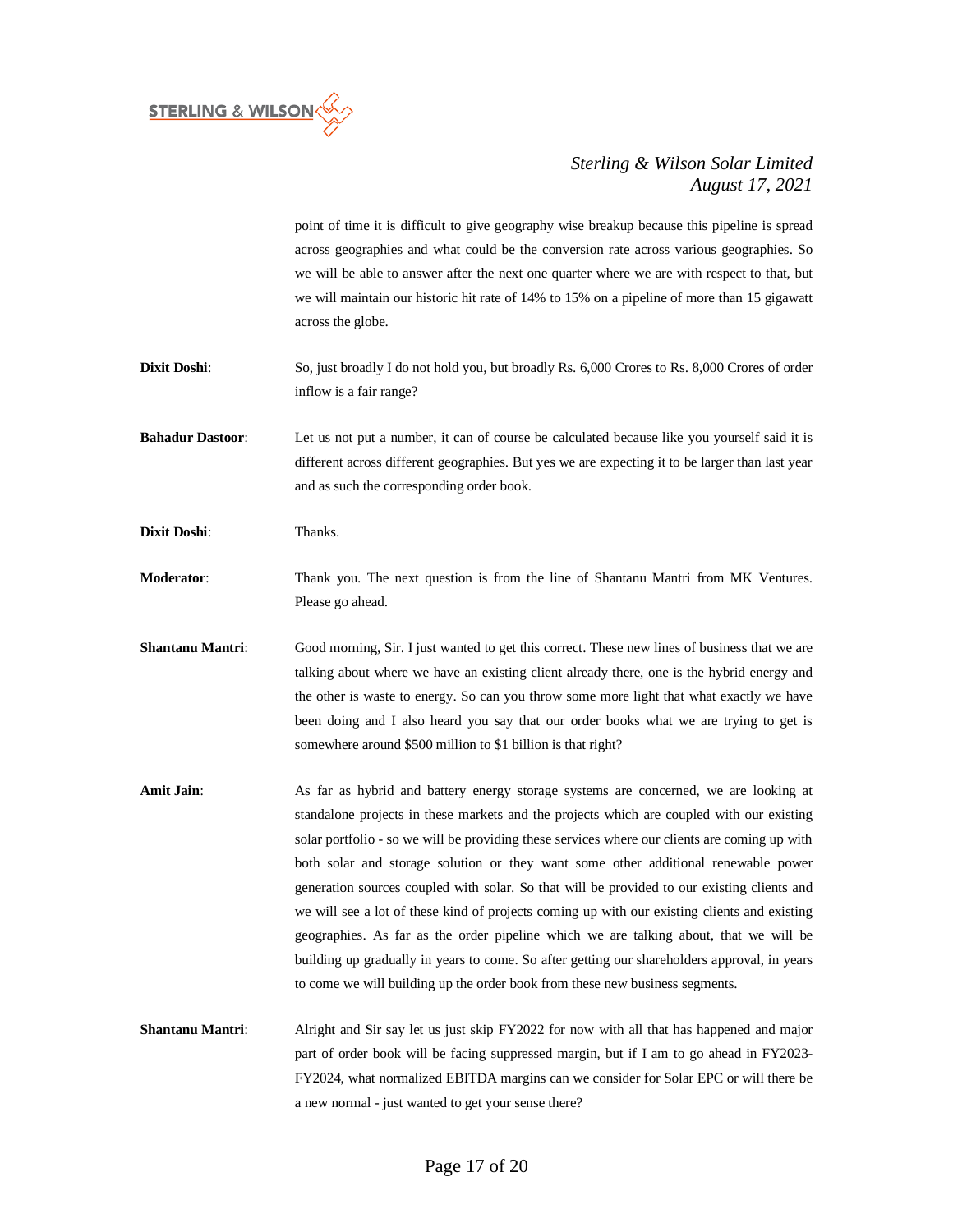

- **Bahadur Dastoor:** No, we do not believe the present is the new normal. We believe that FY2023 onwards we should be back to our historical margins of between 10% to 11%. Now when I say historical margins I am talking about the gross margin. Of course as the revenue size increases and overheads are in control, we will have operating leverage because the overheads would come down percentage points below what it is right now thereby giving us an increase in the EBITDA. So we are looking at 10% to 11% and if everything falls into place overheads of between 3% to 3.5% - that is our target.
- **Shantanu Mantri:** For the new lines of hybrid and waste to energy, what I heard was that around Rs. 25 Crores to 30 Crores will be spent as overheads other than that any capital expenditure we would have to incur?
- **Bahadur Dastoor:** First of all this Rs. 25 to 30 crore is not going to be a day one expenditure, it will be a gradual build up seeing how orders are there, new markets, business development team, engineering team, etc. As Mr. Amit mentioned there is a significant amount of synergy. What we have given you is what we believe would be an estimate in case no orders come in. Also what Mr. Amit mentioned was this is something should be built up because these are long gestation projects unlike solar. So I mentioned this can take between 24 to 36 months. It will give us an a long-term order view as well as a long-term revenue view, which right now has been missing in so far as the standalone solar EPC business is concerned.
- **Shantanu Mantri**: Alright, thank you and all the best.
- **Moderator**: Thank you. The next question is from the line of Danesh Mistry from Investor First Advisors. Please go ahead.
- **Danesh Mistry**: Good morning and thank you for taking my question. I had a couple of questions. The first one is on the receivables piece. So whilst you touched upon the IL&FS receivables, if you could give us some sense on the time period for its recovery of the receivables of Rs. 102 Crores from the related party as well as some status update on Argentina, that was question number one then I just have two more?
- **Bahadur Dastoor:** As we have mentioned in our investor presentation that the matter as far as Argentina is concerned it is under arbitration. This is something that will happen in the US. In the US generally arbitration takes about a year and we are hopeful of getting a response by that time. There have been claims and counter claims by both parties. We believe our claims are extremely strong and we have a legal opinion to substantiate that. So matter will be resolved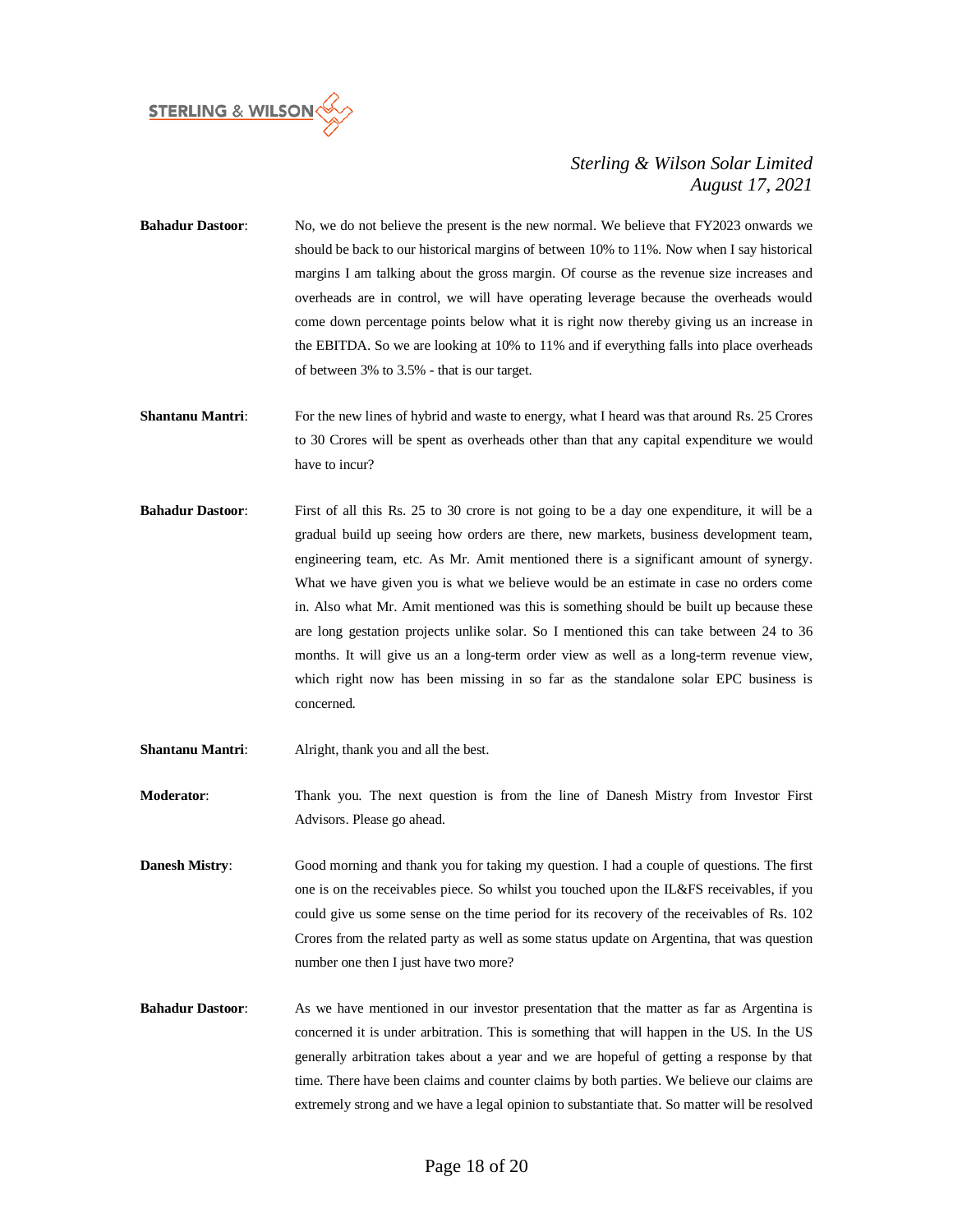

in that period of time. As far as the related party receivables against the sale of plant is concerned, we believe that the plant is just in the final stages of commissioning. We believe that we should be able to have this somewhere towards the end of this year.

- **Danesh Mistry:** Got it and this is plant of the related party itself, right?
- **Bahadur Dastoor**: Yes, the plant that we are making.
- **Danesh Mistry**: Understood, so essentially hopefully by March 2022 is when we get recovery of these Rs. 102 Crores?

**Bahadur Dastoor**: That is right.

- **Danesh Mistry:** In your commentary as well as in your presentation you touched upon the negative working capital, which it is excellent, but you did touch upon some delay in payment to vendors. So was this on a contractual basis or was this for any other reason?
- **Bahadur Dastoor**: It was a mix of contractual as well as cash flow issues. Right now the overdue vendors would be in the region of about Rs. 200 Crores to 250 Crores and even after that you would see that the working capital would still continue to be negative.
- **Danesh Mistry:** Got it, but we paid off the overdue vendors now or do we continue with the cycle?
- **Bahadur Dastoor**: We paid off about Rs. 50 Crores of those vendors in the previous month and we are looking at liquidating them as soon as possible.
- **Danesh Mistry:** Interesting and one more question was on our term loans. So we have brought it down very strongly and we have about Rs. 64 Crores - you mentioned Rs. 24 Crores in Q2 and Rs. 40 Crores Q3. Do we plan to refinance these or just pay them off and be zero term loans?
- **Bahadur Dastoor:** So it depends on a combination of how soon the promoter inflows come in the last date of which is September 30, 2021, or whether we have operational cash flows to take care of it. In the absence of which of course there could be ways and means to do a bridge refinance, till such time it is completely closed.
- **Danesh Mistry:** In the solar module slide you mentioned that this has resulted in overall increase in an estimated cost of projects by \$21 million. So is that the margin hit that we expect to flow through by the end of this year this \$21 million?